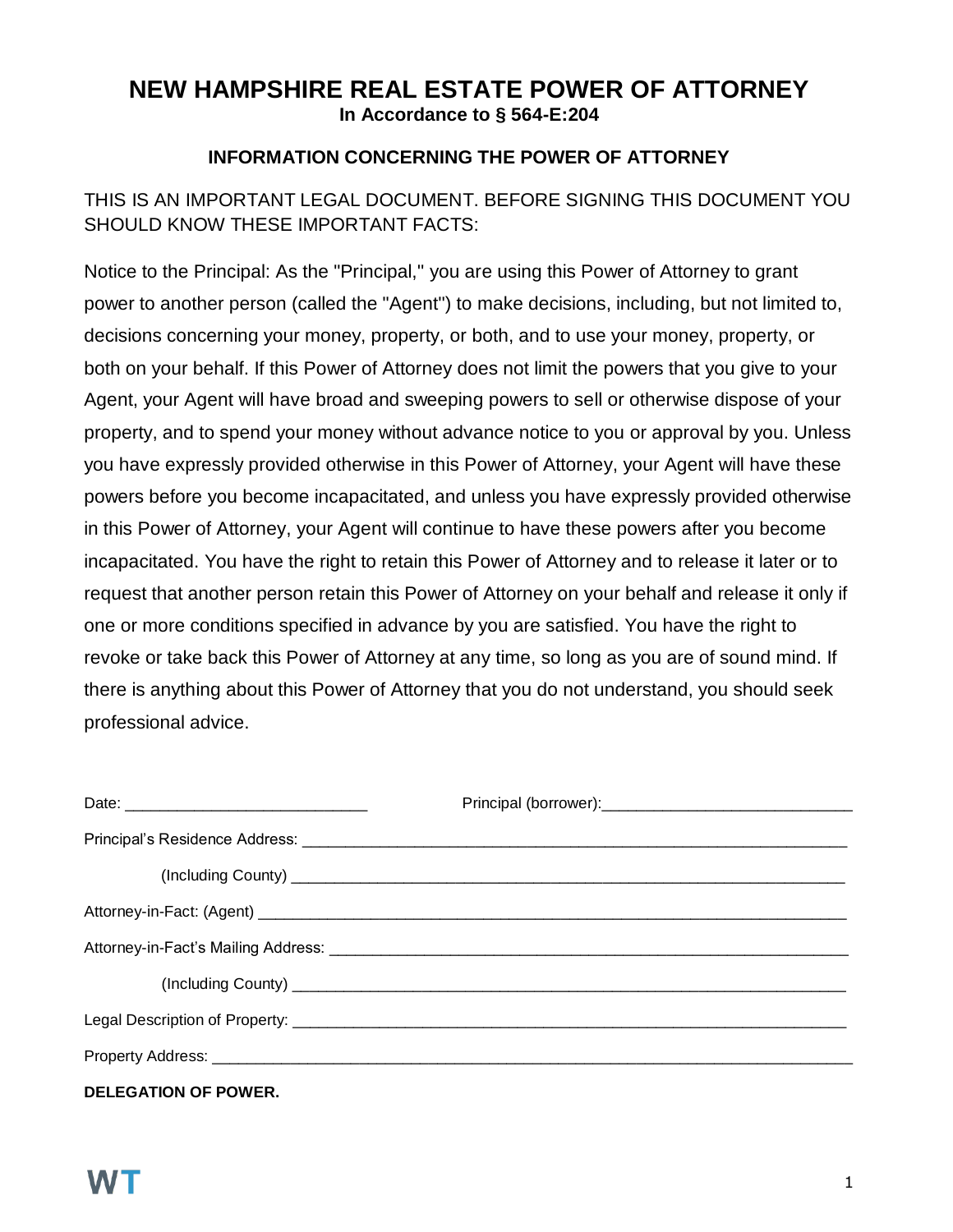**Option 1: Purchase of Property.** The purchase of the lands and premises having an address of or identified as \_\_\_\_\_\_\_\_\_\_\_\_\_\_\_\_\_\_\_\_\_\_\_\_\_\_\_\_\_\_\_\_\_\_\_\_\_\_\_\_\_\_\_\_\_\_\_\_\_\_\_\_\_\_\_\_\_\_\_\_\_\_\_\_\_\_\_\_\_\_\_\_\_\_\_\_\_\_

together with the financing of the purchase of such property and the mortgaging of the property as part of the financing, doing any and all actions that I might do if personally present including, but not limited to the execution, modification and delivery of contracts, tax returns, tax reports, affidavits, bills of sale, notes, mortgages, closing statements, notices, certificates and all other documents required by the lender providing the funds for the closing; the disbursement and delivery of the closing funds and the withdrawal of funds for the closing from my/our account identified to the agent, which my Agent shall deem necessary, appropriate or expedient for the purpose of closing the acquisition of the real estate described in this Power of Attorney.

**Option 2: Sale of Property.** The sale of the lands and premises having an address of or identified as

doing any and all actions that I might do if personally present including, but not limited to the execution, modification and delivery of contracts, deeds, tax returns, tax reports, affidavits, bill of sale, closing statements, notices, certificates and all other documents; the acceptance of the closing funds and the deposit of those funds in my account identified to the agent, which my Agent shall deem necessary, appropriate or expedient for the purpose of closing the sale of the real estate described in this Power of Attorney.

\_\_\_\_\_\_\_\_\_\_\_\_\_\_\_\_\_\_\_\_\_\_\_\_\_\_\_\_\_\_\_\_\_\_\_\_\_\_\_\_\_\_\_\_\_\_\_\_\_\_\_\_\_\_\_\_\_\_\_\_\_\_\_\_\_\_\_\_\_\_\_\_\_\_\_\_\_\_\_\_\_\_\_\_\_\_\_

**Option 3: Management of Property.** The management of the lands and premises having an address or identified as

together with the collection or negotiation of rent, signing of lease agreements, evicting tenants, hiring for repairs, or any other required activities regarding normal day-to-day management of the property, which my Agent shall deem necessary, appropriate or expedient for the purpose of managing the property described in this Power of Attorney.

**Option 4: Refinancing of Property.** The refinancing of my debts, including but not limited to the debts presently secured by a mortgage on the lands and premises having an address of or identified as

together with the mortgaging of the property as part of the financing , doing any and all actions that I/we might do if personally present including, but not limited to the modification, execution and delivery of notes, mortgages, closing statements, notices, certificates and all other documents required by the lender providing the funds for the closing; the disbursement and delivery of the closing funds and the withdrawal of funds for the closing from my/our account identified to the agent, which my Agent shall deem necessary, appropriate or expedient for the purpose of closing the refinancing of the debts and the mortgaging of the real estate described in this Power of Attorney.

\_\_\_\_\_\_\_\_\_\_\_\_\_\_\_\_\_\_\_\_\_\_\_\_\_\_\_\_\_\_\_\_\_\_\_\_\_\_\_\_\_\_\_\_\_\_\_\_\_\_\_\_\_\_\_\_\_\_\_\_\_\_\_\_\_\_\_\_\_\_\_\_\_\_\_\_\_\_\_\_\_\_\_\_\_\_\_ ,

**DURABLE POWER OF ATTORNEY.** This power of attorney **[ SHALL**  $\Box$  **\_\_\_\_ / SHALL NOT**  $\Box$  \_\_\_ ] be terminated by the subsequent disability or incapacity of the Principal. (Initial next to chosen option).

|                            |        | If "SHALL NOT," was chosen, this Power of Attorney shall go into effect on the recording of signatures (hereof) |
|----------------------------|--------|-----------------------------------------------------------------------------------------------------------------|
| and shall terminate on the | dav of | -20                                                                                                             |

| Witness 1            | Witness 2            |  |  |  |
|----------------------|----------------------|--|--|--|
| <b>Printed Name:</b> | <b>Printed Name:</b> |  |  |  |
|                      |                      |  |  |  |